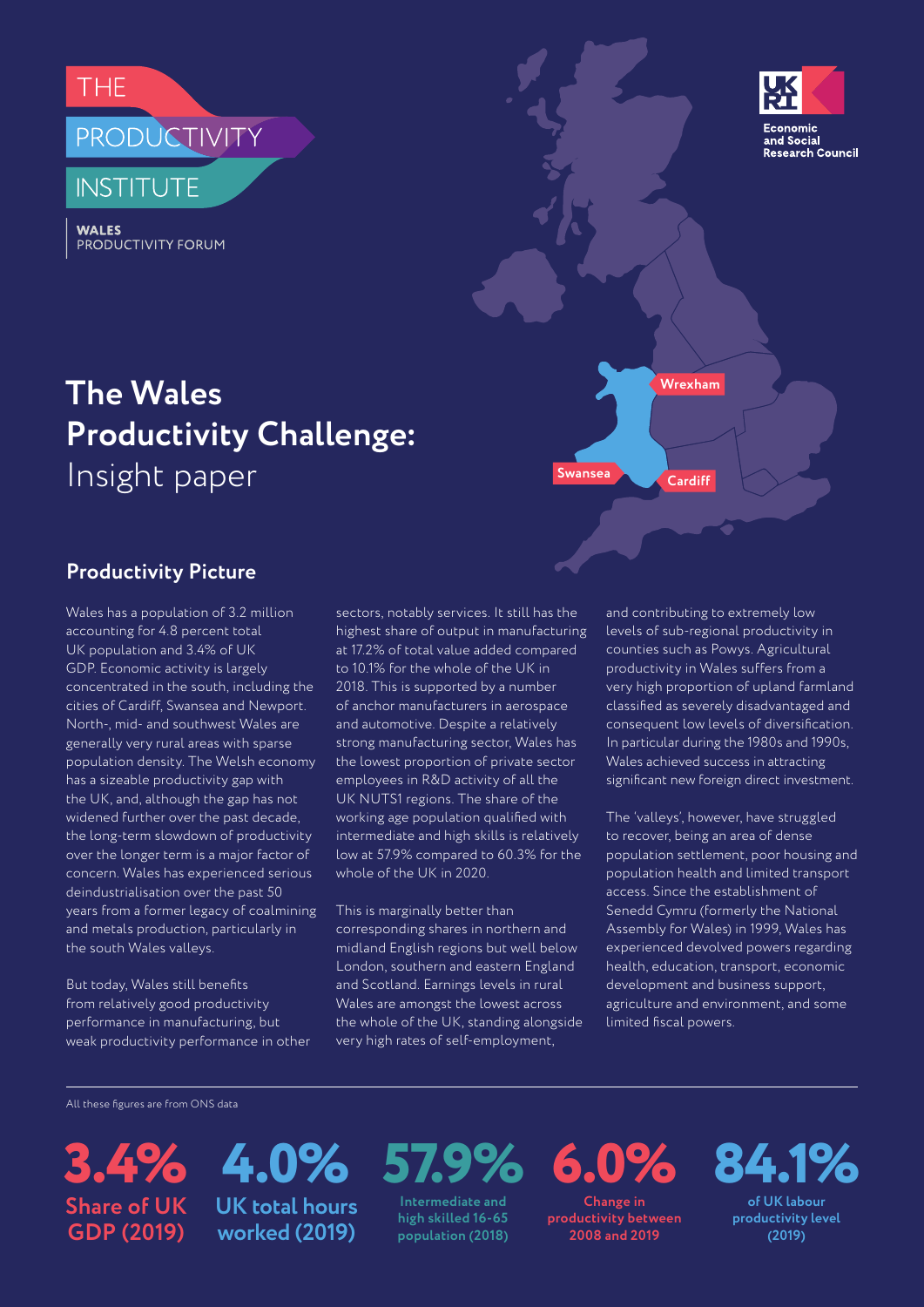## **Majority of the Wales counties have been catching up relative to UK average productivity**

In 2019 productivity (gross value added per hour worked) in Wales stood at 84.1% of the UK level, which ranks Wales at the lowest across UK NUTS1 regions with the exception of Northern Ireland. Over the previous 10 years, productivity increased by 6 percent compared to 4.1 percent in the UK, leaving the Wales-UK gap largely unchanged. This gap has persisted despite Wales benefitting from three successive 7-year programmes of EU Structural Funds support.

Counties in East Wales, with the exception of Powys, performed

relatively well compared to the Welsh average, in particular Flintshire and Wrexham outperformed the other Welsh regions on both productivity growth and levels, presumably because of the concentration of aerospace manufacturing and other activity aroundthe Airbus plant.

The combined counties of Cardiff and Vale of Glamorgan have one of the highest productivity levels in Wales, but fell somewhat behind the average growth rate of Welsh productivity. Most other areas, located in West Wales and the Valleys performed below the

Welsh average on productivity levels and growth rates, with the exception of Central Valleys. However, in contrast to Flintshire and Wrexham, Central Valleys shrank in employment losing less productive activities but grow more productive ones.

> **KEY** East Wales

West Wales and the Valleys



#### **Labour Productivity Levels (2019 in £) and Change (2008-2019, in %) for Wales**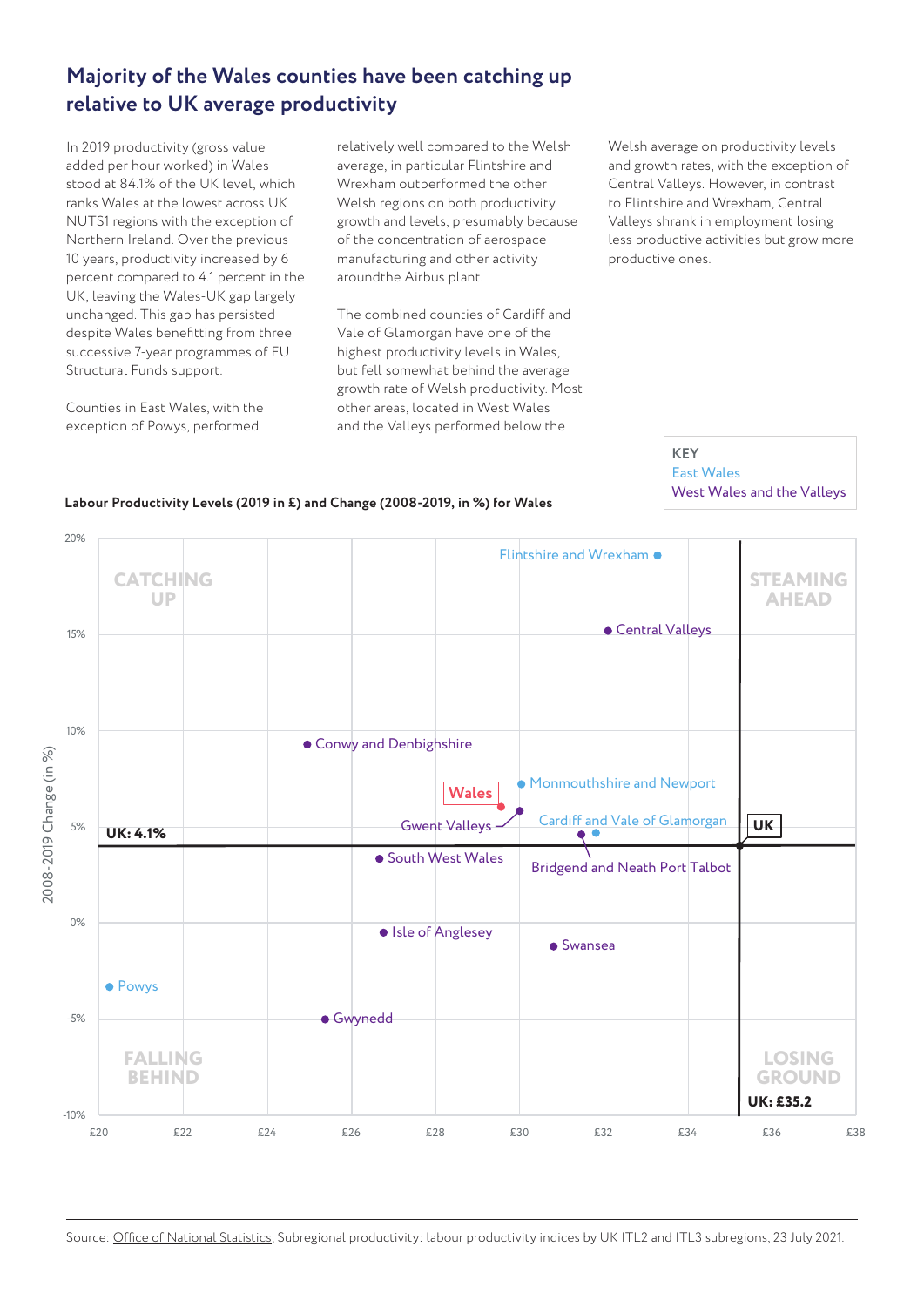## **Primary Drivers and Bottlenecks**

Poor levels of economic prosperity, economic inactivity and weak productivity performance in Wales have often been attributed to the legacy of deindustrialisation. However, the share of the manufacturing sector is still the largest in the UK, led by some anchor companies in semi-conductor, energy and life sciences.

Today, service sectors account for almost 80% of employment in Wales, and there are few high value-adding service sector businesses headquartered in nation which has contributed to the low proportion of higher paid, higher productivity jobs.

Weak productivity performance can also be explained by a relatively small proportion of medium sized indigenous companies which is indicative of challenges in promoting high growth SMEs.

The low proportion of R&D activity in Wales reflects a weak innovation eco-system compared to other UK NUTS-1 regions. Although education has traditionally been highly valued within Welsh society, relatively low proportions of the population achieving higher skills level qualifications act as brake on productivity growth, especially when combined with a tendency for

the most talented to migrate to higher education and jobs in London and other large English cities.

Transport infrastructure investment in Wales has not kept pace with commuting and business needs in southeast Wales and is an important source of current contention. This may prevent the realisation of the benefits for productivity from spatial agglomeration. Poor public transport provision and digital infrastructure has especially hampered connectivity for the mid and north of the country.

#### **Strengths**

- Relatively strong manufacturing sector, led by significant anchor companies
- Strengths in advanced semi-conductor, clean energy, life science and financial services sectors
- Wellbeing of Future Generations framework, providing long term policy perspective
- Agile policy making and implementation, supported by 'small degrees of separation' between stakeholders

#### **Weaknesses**

- Low levels of growth aspiration about small and
- Small size of the private sector relative to
- Relatively low levels of higher skills attainment
- within Wales
- objective across different layers of regional and sub-regional governance

#### **Opportunities**

- Development Bank of Wales' ability to leverage further business investment into Wales to support SME growth
- Partnership innovation activity between technology SMEs and public services, supported by regional growth deals
- Public transport infrastructure investment funded from growth deals
- Make more of cultural heritage of the nations, e.g. in sports and arts

#### **Threats**

- Adverse impact of post-Brexit trade arrangements on manufacturing, agriculture and fisheries
- Damage to SME base in significant sectors, such as tourism and hospitality, because of COVID-19
- Damage to skills, business growth and knowledge transfer support programmes from end of EU Structural Funding
- Damage to port activity in Ynys Môn and Pembrokeshire from Ireland-EU shipping diversion